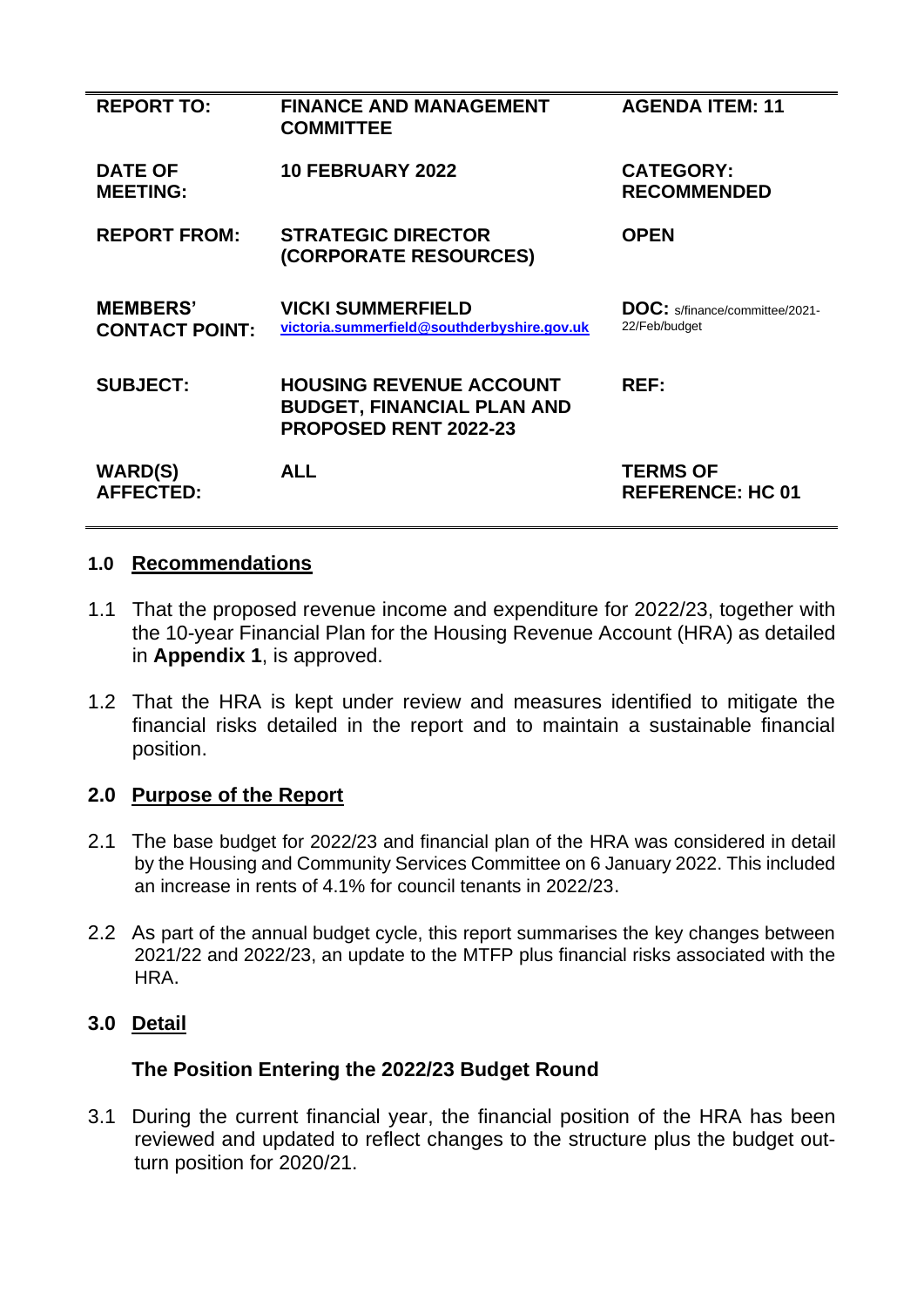3.2 The latest position reported in November 2021, estimated a large deficit on the HRA in 2021/22 of £1.7m, decreasing the HRA's General Reserve to approximately £6.7m.

## **Formulating the 2022/23 Base Budget**

- 3.3 Budgets are generally calculated on a "no increase basis," i.e. they are maintained at the same level as the previous year adjusted only for known changes, price increases and variations due to contractual conditions, etc.
- 3.4 In addition, budgets are also subject to a base line review which is used to justify proposed spending. This process places responsibility on budget holders to justify their spending budgets by specifying their needs in a more constructed manner. This is supported by the Financial Services unit, who analyse recent trends across services compared to current budgets.

#### **On-going Service Provision**

- 3.5 The budgets are based substantively on a continuation of existing service provision (in respect of staffing levels, frequency, quality of service, etc.).
- 3.6 The full year effects of previous year's restructures and budget savings have been included, with any non-recurring items removed.

#### **Base Budget 2022/23**

- 3.7 The HRA's Base Budget and longer-term financial projection up to 2031/32 is detailed in **Appendix 1**. A projection of this length is required for the HRA to ensure that future debt repayments and capital expenditure are affordable for the longer-term sustainability of the Council's housing stock.
- 3.8 The following table provides an overall summary of the HRA's Net Operating Income position with a comparison to the approved 2021/22 budget.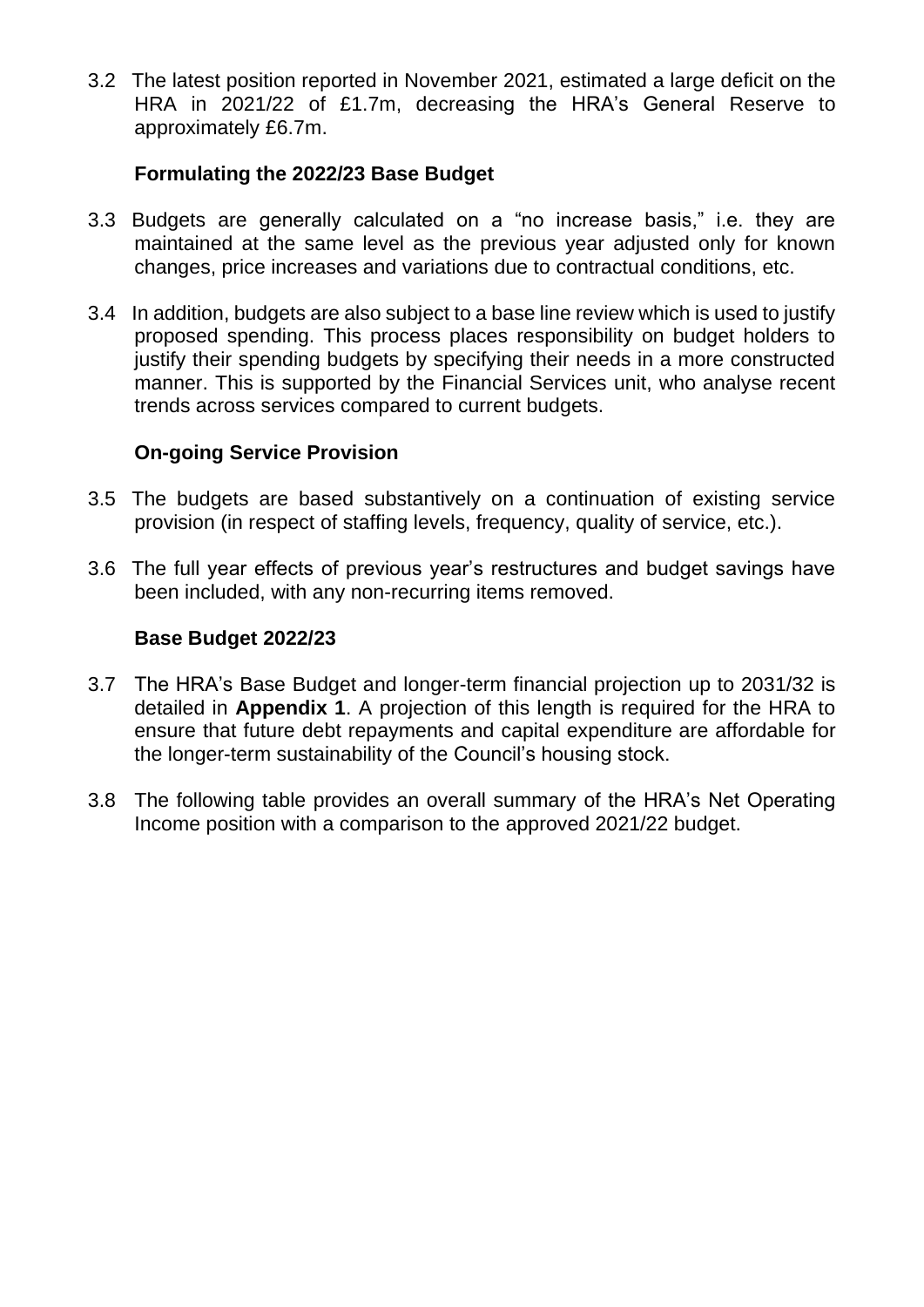# **HOUSING REVENUE ACCOUNT - BUDGET SETTING 2022/23**

Ē

|                                           | Proposed<br><b>Budget</b><br>2022/23 | Approved<br><b>Budget</b><br>2021/22 | <b>Movement</b> |
|-------------------------------------------|--------------------------------------|--------------------------------------|-----------------|
|                                           | £'000                                | £'000                                | £'000           |
| Rental Income                             | $-12,893$                            | $-12,385$                            | $-508$          |
| Non-Dwelling Income                       | $-124$                               | $-127$                               | 3               |
| <b>Supporting People Grant</b>            | $-130$                               | $-130$                               | 0               |
| Other Income                              | $-177$                               | $-177$                               | 0               |
| <b>General Management</b>                 | 2,053                                | 1,848                                | 205             |
| <b>Supporting People</b>                  | 900                                  | 951                                  | $-51$           |
| Responsive                                | 1,674                                | 1,406                                | 268             |
| <b>Planned Maintenance</b>                | 1,785                                | 1,975                                | $-190$          |
| <b>Bad Debt Provision</b>                 | 125                                  | 125                                  | 0               |
| Interest Payable & Receivable             | 1,456                                | 1,738                                | $-282$          |
| Depreciation                              | 4,213                                | 4,127                                | 86              |
| <b>Net Operating Income</b>               | $-1,118$                             | $-649$                               | $-469$          |
| Reversal of Depreciation                  | $-4,213$                             | $-4,127$                             | $-86$           |
| Capital Expenditure                       | 1,620                                | 1,683                                | $-63$           |
| <b>Disabled Adaptations</b>               | 300                                  | 300                                  | 0               |
| Asbestos and Health & Safety Surveys      | 100                                  | 100                                  | 0               |
| Debt Repayment                            | 1,593                                | 1,444                                | 149             |
| <b>Major Repairs Reserve</b>              | 600                                  | 600                                  | 0               |
| Asset Replacement Earmarked Reserve       | 45                                   | 45                                   | 0               |
| <b>Additional Debt Repayment Transfer</b> | 2,500                                | 2,150                                | 350             |
| Capital works non-traditional properties  | 100                                  | 100                                  | 0               |
| <b>Potential Pay Award</b>                | 28                                   | 27                                   | $\mathbf{1}$    |
| <b>ICT Upgrades</b>                       | 0                                    | 30                                   | $-30$           |
| <b>Rent Loss Provision</b>                | 65                                   | 0                                    | 65              |
| <b>HRA DEFICIT</b>                        | 1,620                                | 1,703                                | -83             |

- 3.9 The above table shows that the HRA's deficit is budgeted to marginally reduce from 2021/22 to 2022/23. There are a number of movements on each of the lines, further detail of which is listed in the report.
- 3.10 The main variances are summarised in the following table.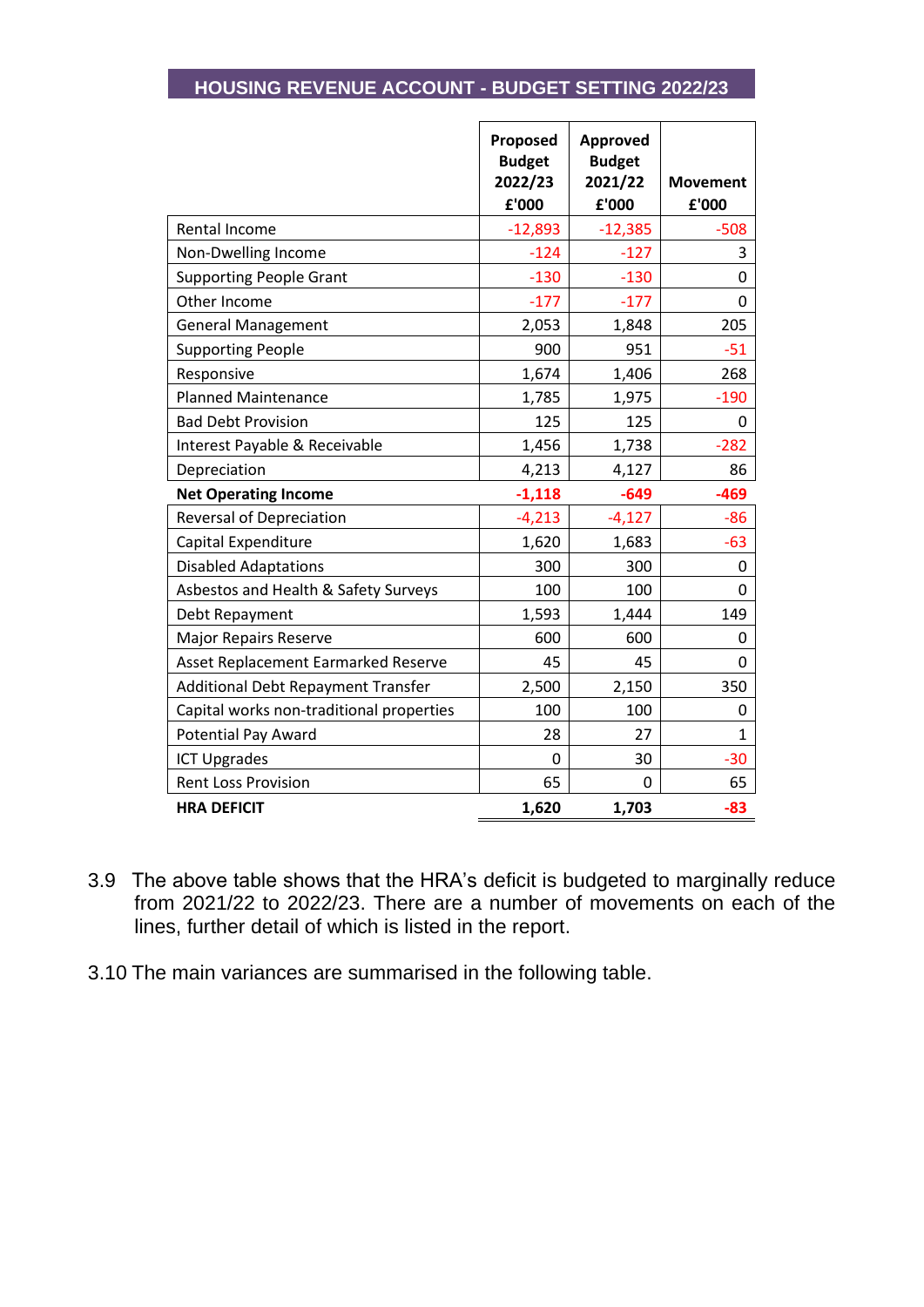|                                | <b>Movement</b><br>£'000 |
|--------------------------------|--------------------------|
| Debt Repayment Contribution    | 499                      |
| <b>Computer Maintenance</b>    | 51                       |
| <b>Repairs and Maintenance</b> | 50                       |
| <b>Compensation Payments</b>   | 45                       |
| <b>General Fund Recharges</b>  | 28                       |
| Service Charges                | 20                       |
| Council Tax                    | 17                       |
| Insurance                      | 14                       |
| <b>Trade Waste Recharge</b>    | 12                       |
| <b>Utilities</b>               | 9                        |
| <b>Employee Costs</b>          | $-41$                    |
| Capital Expenditure            | -63                      |
| <b>Interest Charges</b>        | $-282$                   |
| Rental Income                  | $-443$                   |
| <b>Budget Reduction</b>        | -83                      |

# **Council House Rents**

- 3.11 The overall change between 2021/22 and 2022/23 is an estimated increase of £443k. This is due mainly to the application of the CPI plus 1% increase to rents as confirmed in the Rent Standard 2020.
- 3.12 The Medium-Term Financial Plan (MTFP) includes an increase of 4.1% for rental income in 2022/23 in line with Government guidance of CPI as at September 2021 of 3.1% plus 1%.
- 3.13 The initial forecast in the MTFP reported in November included an increase in 2022/23 of 2.25%.
- 3.14 The General reserve balance has been impacted by the loss of Careline income from 2023/24 which has resulted in nearly £1.2m deduction to the reserve. Although the loss of income is under review, at this stage the increased rental income included in the MTFP has covered the impact.
- 3.15 In addition to the rental increase, a provision of 0.5% for losses in income due to voids has been included in the MTFP. Void losses have been significant in 2021/22 after a 0.15% increase in the budget for 2021/22. Work is underway to control the losses, but it is prudent to account for the potential risk over the Plan.
- 3.16 Right to Buy (RTB) losses forecasted have remained in line with the budget round in 2021/22 with 20 in 2022/23 reducing to 18 from 2023/24.

## **Capital Expenditure and Debt Repayment**

3.17 Proposed capital expenditure is based on stock condition survey data and the fluctuation in required expenditure year-on-year and is included within the MTFP.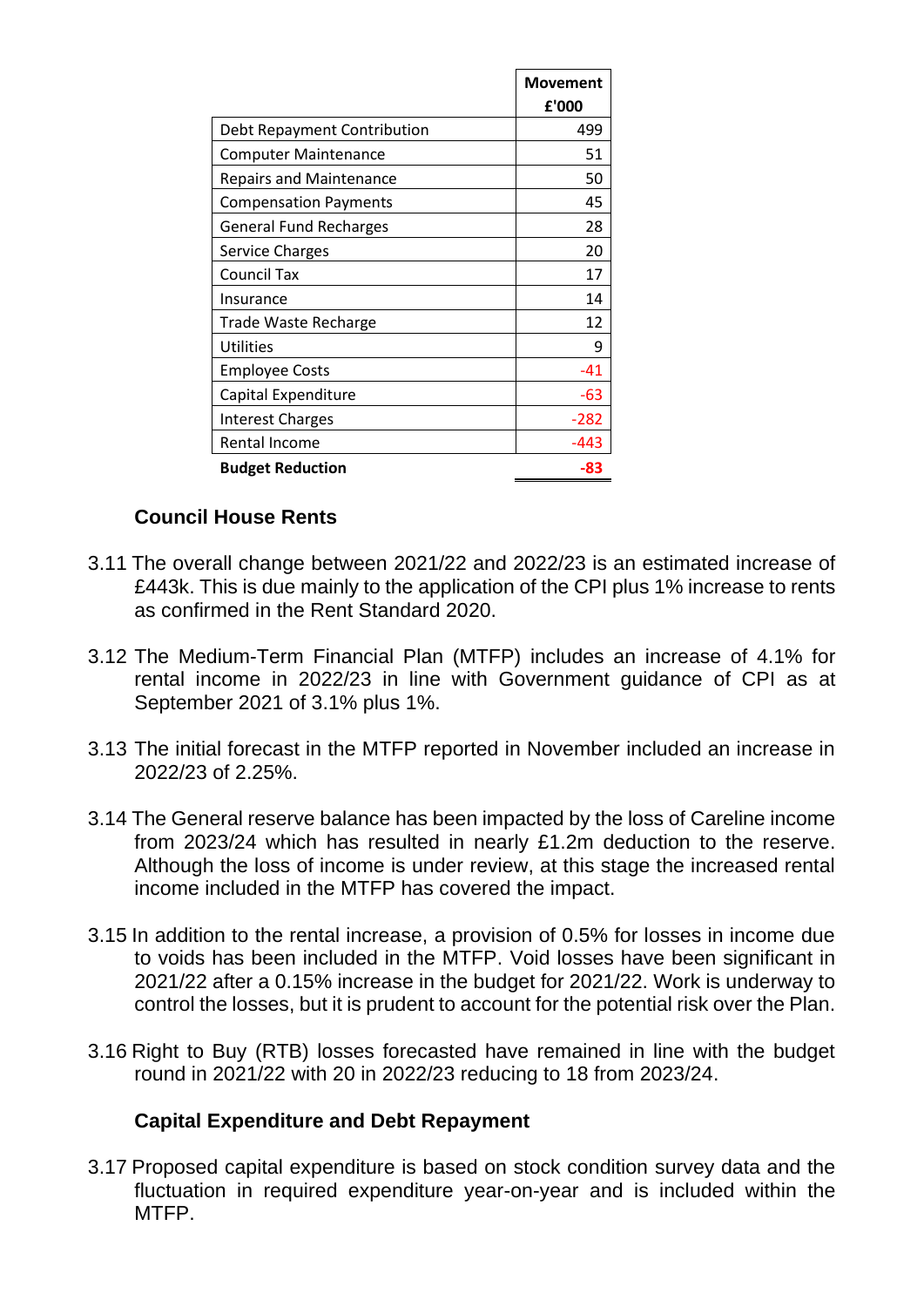3.18 The contribution to the Debt Repayment Reserve is profiled in line with capital expenditure to not only ensure that the HRA General Reserve does not fall below the statutory £1m but to also have available funds to repay debts as they become due. The contribution and repayment of debt is included within the MTFP.

## **Staffing Costs**

- 3.19 A pay award is not included within the Base Budget at this stage as no official notification has been submitted to the Council. The National Employers are currently in negotiation regarding a proposed pay award for 2021/22 after the Chancellor's original announcement in November 2020 to 'pause' public sector pay (excluding NHS workers).
- 3.20 The MTFP was updated in November 2021 to include a pay award for 2021/22 and also includes a provision for a potential pay award increase of 2.5% per year for all employees from 2022/23.
- 3.21 A review of pay grades is currently underway with the Direct Labour Organisation (DLO). The outcome of this will be reported to a future Committee and no costs are yet included within the MTFP.
- 3.22 Incremental salary increases are included within the MTFP each year and are expected ahead of the Budget round.
- 3.23 Base salary costs have decreased between years due to staff approved as part of the Housing restructure in 2020 being included as costs in the HRA as opposed to the General Fund. The budgets have now been corrected although the actual charges in year are sitting within the correct fund. This is just a correction of an over budgeted amount in the HRA.

# **General Fund Recharges**

3.24 The total impact of the increase in HRA recharges is £28k and after a full review of all charges, the following table details the movement by General Fund service area.

|                                                  | Movement<br>£'000 |
|--------------------------------------------------|-------------------|
| <b>Head of Finance</b>                           | 17                |
| Head of Business Change & ICT                    | 8                 |
| Head of Legal & Democratic                       | 6                 |
| <b>Strategic Director (Corporate Resources)</b>  | 3                 |
| Head of Organisational Development & Performance | 2                 |
| <b>Head of Customer Services</b>                 | 1                 |
| <b>Head of Corporate Property</b>                | -4                |
| <b>Head of Operational Services</b>              | -6                |
|                                                  | 78                |

3.25 The main increase is for direct support from Finance which is based on transactional volumes and cash responsibility.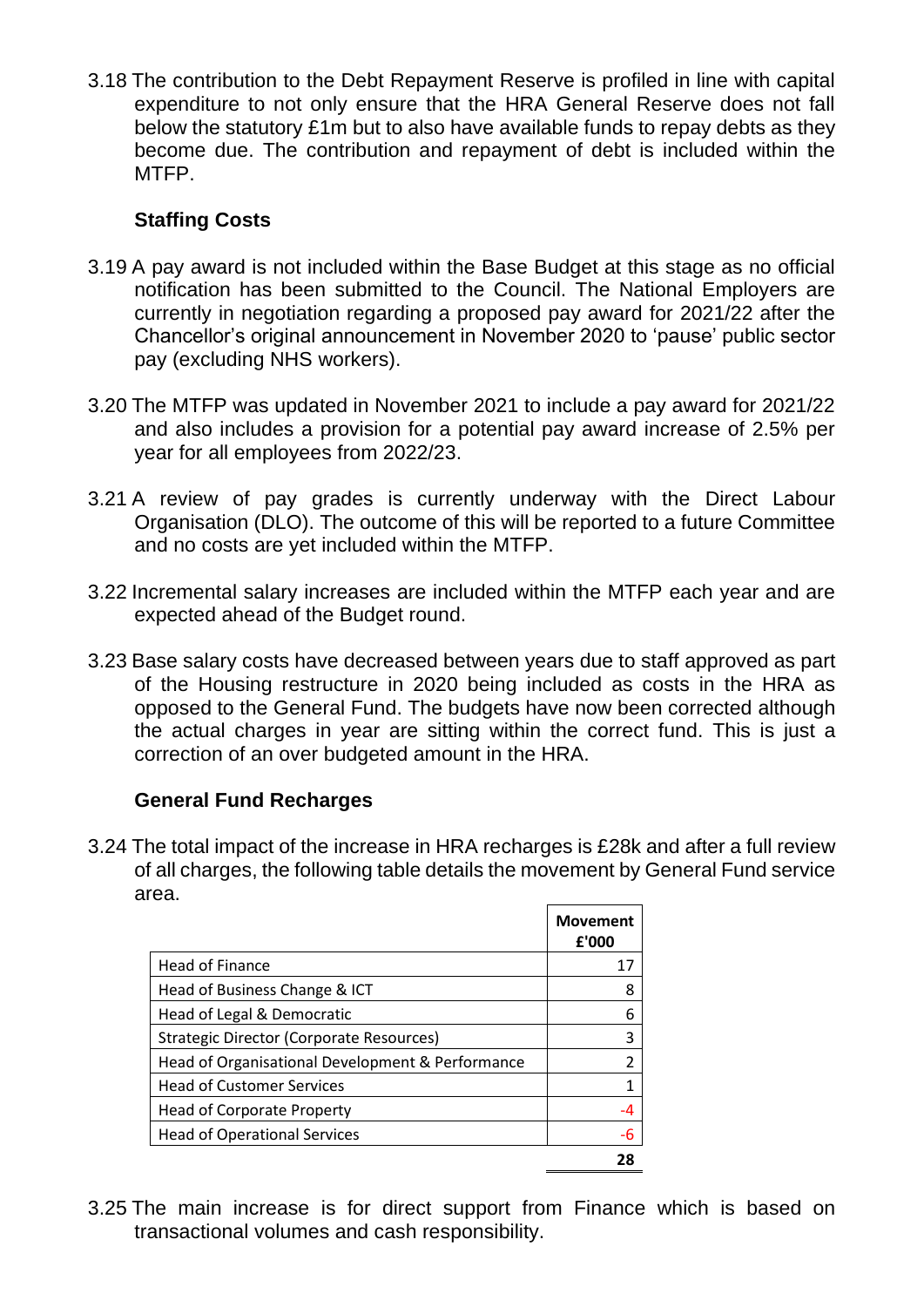3.26 There has also been an increase in the Trade Waste recharge (£12k) which is due to disposal of waste for Housing from the Depot. This has been reported to Environmental and Development Services Committee during the budget round.

### **Repairs and Maintenance**

3.27 Repairs and Maintenance costs have been increased in line with the planned maintenance schedule.

### **Interest Payable**

3.28 The reduction of £282k expected in interest is due to repayment of the first scheduled debt amount of £10m taken out as part of self-financing.

#### **Insurance**

3.29 The overall proposed insurance budget has increased the cost to the Council by £48k but this is split over a number of individual policies. The increased cost to the HRA is £14k which is due mainly to material damage to housing properties (£12k). This insurance cost is based on the value of the assets which have increased between the years.

### **Computer Maintenance Agreements**

3.30 Increases to licence and maintenance fees were expected and included within the MTFP due to the upgrade to housing software in 2021.

## **Compensation**

- 3.31 It is proposed to increase the budget for compensation and home loss claims due to the significant expenditure over the last two years. Compensation claims have been made and reported to the Committee for disrepair and claims have seen an increasing trend.
- 3.32 It is not foreseen that there will be any further home loss payments but there are potential concerns with subsidence and damp and a tenant cannot remain in the property whilst works of this nature are undertaken. Any planned works will be reported to the Committee by the Head of Housing.

#### **Void Dwellings**

3.33 The impact of void properties not only effects the income losses as noted earlier in the report, but also costs the HRA. When dwellings become void, they are subject to Council Tax and charges are higher than budget in 2021/22 due to the high levels of voids but there is also a cost of utilities to not only keep the properties in reasonable condition whilst empty, but also for the workforce when refurbishing.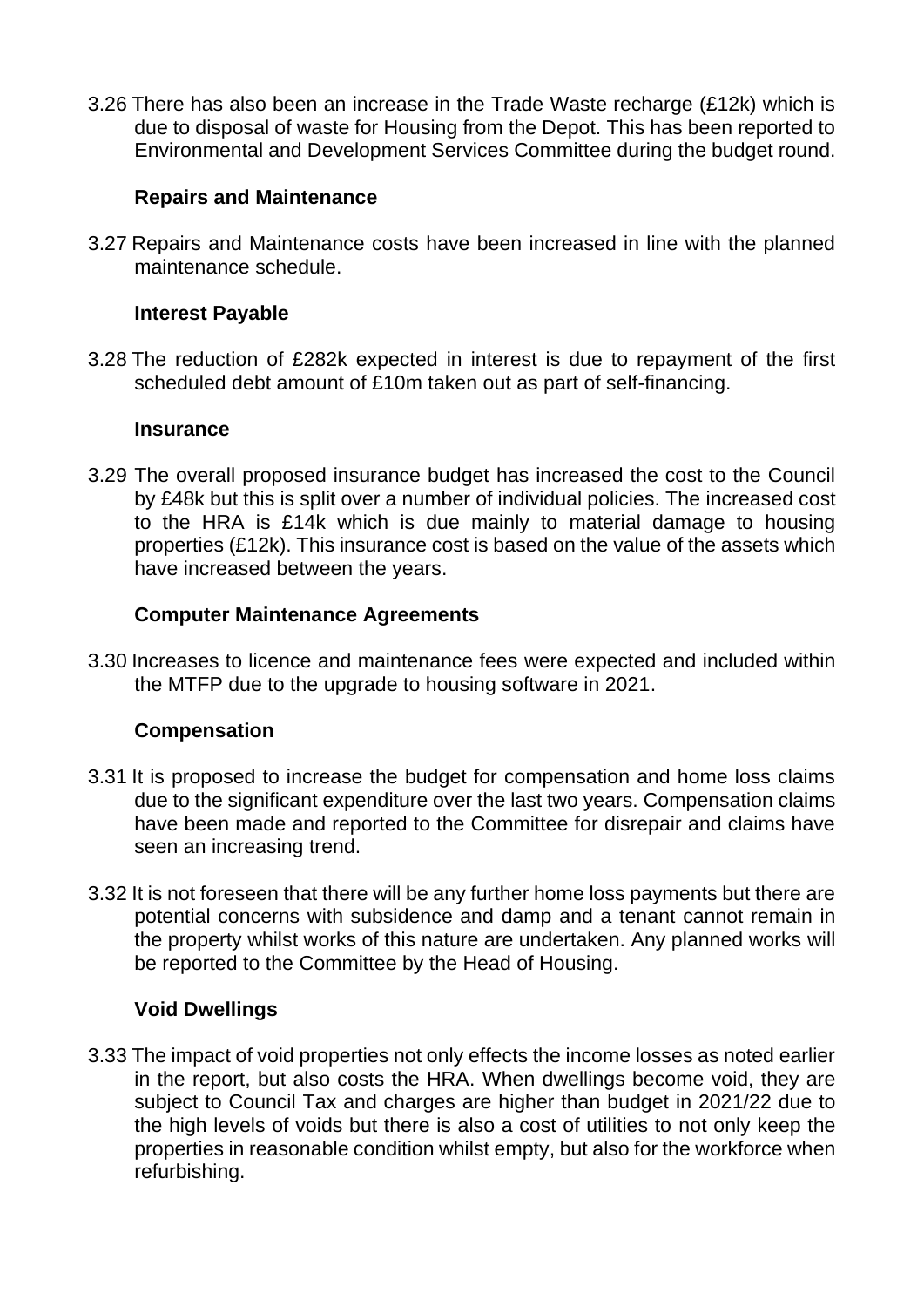## **Service Charges**

- 3.34 It is proposed to include a budget for service charges for the Careline service being based at Oaklands Village in Swadlincote. As part of the contract to reside in the premises, the Council is subject to charges from Trident Housing for overheads such as utilities.
- 3.35 To-date, only one invoice has been received by the Council from 2013 to 2015 but this is in dispute and has not yet been settled. The Finance team accrue expected costs for Careline and so these are already taken account of, but a formal budget is required.

## **Other Factors**

3.36 The following detail is for information on the HRA position and are not variances between budgeted years.

### **Depreciation**

- 3.37 The increase is due to the revaluation of all Council dwellings in March 2021 which will be depreciated in accordance with accounting practice.
- 3.38 Depreciation is calculated on the existing use value and age of each property in the HRA. This is designed to ensure that the Council sets-aside sufficient resources to maintain and replace properties in future years.
- 3.39 The Council has an on-going capital programme and properties generally have a substantial useful life if maintained properly. Although the depreciation charge is included as a cost charged in the net operating income of the HRA, it is reversed out when calculating the overall surplus or deficit on the HRA.
- 3.40 However, under accounting regulations, the annual amount of capital expenditure, plus sums set-aside to repay debt, need to be equal to or greater than the depreciation charge for the year. This is effectively testing that the Council is properly maintaining and financing the liabilities associated with its housing stock.
- 3.41 Where the depreciation charge is lower than actual capital expenditure/debt repayment, the HRA would be charged with the difference in that particular year. For 2022/23, expenditure is in excess of depreciation.

## **The Longer-term Financial Projection**

- 3.42 Following the introduction of the self-financing framework for the HRA in 2012, this generated a surplus for the HRA as the Council was no longer required to pay a proportion (approximately 40%) of its rental income to the Government in accordance with a national redistribution framework.
- 3.43 This released resources, which in the early years of the Housing Business Plan, were available for capital investment in the existing stock, together with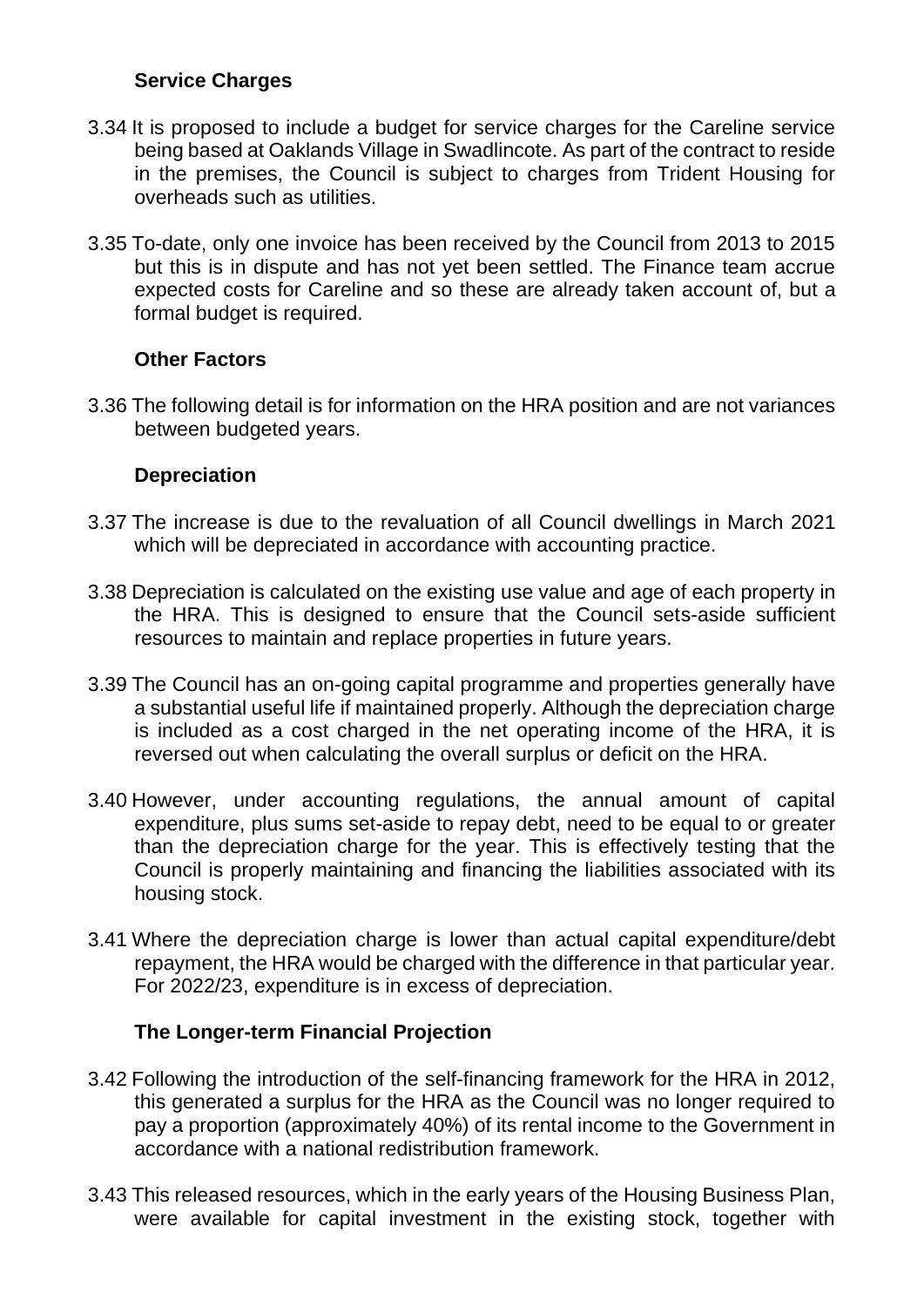resources for New Build. Surpluses in later years are to be used to repay the debt that the Council inherited in return for becoming "self-financing" and to continue a programme of capital maintenance in future years.

3.44 The HRA budget and projection is based on the principles that the HRA will carry a minimum unallocated contingency of at least £1m as a working balance and that sufficient resources are set-aside in an earmarked reserve to repay debt as instalments become due.

## **HRA Reserves**

3.45 The HRA has 5 separate reserves as detailed in the following table.

| <b>General Reserve</b>                                               | Held as a contingency with a minimum            |  |  |  |  |  |
|----------------------------------------------------------------------|-------------------------------------------------|--|--|--|--|--|
|                                                                      | balance of at least £1m.                        |  |  |  |  |  |
| <b>Build</b><br>(Capital<br><b>Receipts</b><br>New<br><b>Reserve</b> | Accumulated Capital<br>Receipts<br>pending      |  |  |  |  |  |
| Reserve)                                                             | expenditure on<br>building<br>new               |  |  |  |  |  |
|                                                                      | properties/acquisition of properties. The       |  |  |  |  |  |
|                                                                      | financial model assumes that these are          |  |  |  |  |  |
|                                                                      | drawn down each year to finance new build       |  |  |  |  |  |
|                                                                      | acquisition ahead of any further<br>or          |  |  |  |  |  |
|                                                                      | borrowing. The carrying balance from year       |  |  |  |  |  |
|                                                                      | to year remains low.                            |  |  |  |  |  |
| <b>Debt Repayment Reserve</b>                                        | Sums set-aside to repay debt; contributions     |  |  |  |  |  |
|                                                                      | to the Reserve started from 2016/17 in          |  |  |  |  |  |
|                                                                      | accordance with the debt repayment profile.     |  |  |  |  |  |
| <b>Major Repairs Reserve</b>                                         | A Capital Reserve with sums set-aside each      |  |  |  |  |  |
|                                                                      | year for future programmed major repairs        |  |  |  |  |  |
|                                                                      | on the housing stock. A large balance is        |  |  |  |  |  |
|                                                                      | accruing in this reserve to be utilised against |  |  |  |  |  |
|                                                                      | future capital and environmental works.         |  |  |  |  |  |
| <b>Earmarked Reserve</b>                                             | Sums set-aside for future replacement of        |  |  |  |  |  |
|                                                                      | vehicles for the Direct Labour Organisation.    |  |  |  |  |  |

#### **The Updated Financial Position**

- 3.46 Following the base budget review, the 10-year Financial Plan for the HRA has been reviewed and updated. This is detailed in **Appendix 1**. The overall position has improved compared to the previous forecast due to the increased income projections.
- 3.47 The General Reserve remains above the statutory £1m for the duration of the 10-year projection.
- 3.48 After review of the capital programme, sums are being set-aside in the Major Repairs Reserve to ensure that future capital improvements can be funded. A revised stock condition survey has been completed and an update regarding profiling of the works over the next 30 years was reported during 2019/20.
- 3.49 There are a number of sites approved for acquisition, but the Capital Receipts Reserve is set to increase each year due to receipts from the sale of houses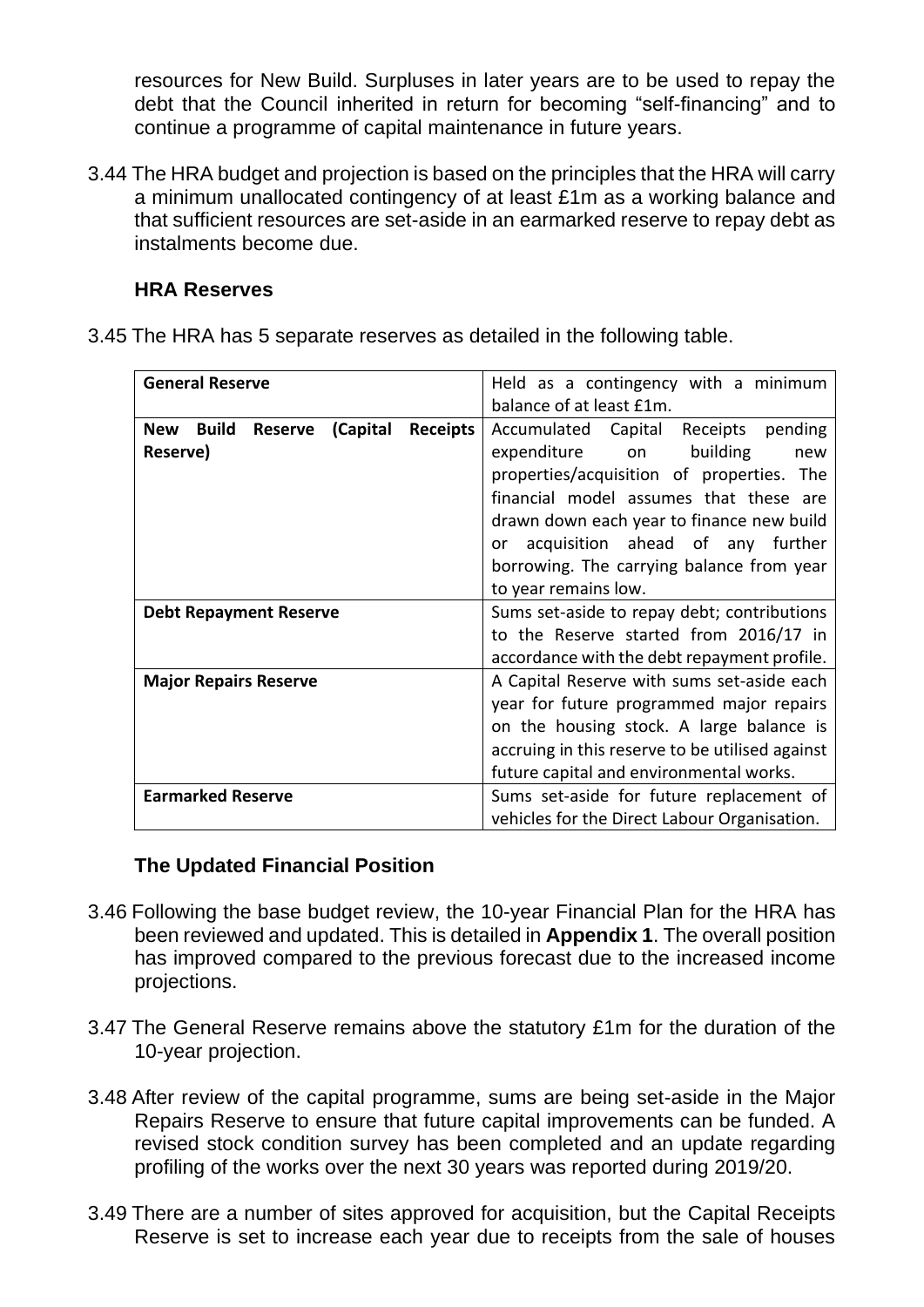under the Right to Buy Scheme. The reserve has increased in line with the expected losses of properties through RTB noted earlier in the report.

## **Debt Repayments and Borrowing**

- 3.50 The Council took on the management of debt valued at £58m in 2012. No additional borrowing has been required.
- 3.51 The following debt repayments are due over the life of the current financial plan:
	- $\cdot$  2021/22 £10m
	- $\cdot$  2023/24 £10m
	- $\cdot$  2026/27 £10m
- 3.52 The financial projection to 2030/31 shows that these repayments can be met. The next repayments are not then due until beyond 2031.

#### **Key Variables and Assumptions**

3.53 The Financial Plan is based on certain assumptions in future years regarding what are considered to be the key variables. These are summarised in the following table.

| <b>Cost inflation</b>        | 2.5% per year. This is lower than the current level of inflation and |
|------------------------------|----------------------------------------------------------------------|
|                              | economic forecasts predict that a level of 2.4% will be seen as an   |
|                              | average across the current year. A provision of 2.5% in the short-   |
|                              | term is considered prudent to reflect that prices for materials in   |
|                              | the building industry tend to rise quicker than average inflation.   |
| <b>Annual rent increases</b> | CPI + 1% giving a 4.1% increase in 2022/23, 2.75% in 2023/24 and     |
|                              | 3% per year thereafter.                                              |
| Council house sales          | 20 in 2021/22 and 22/23 reducing to 18 in 2023/24 and going          |
| "Right to Buys"              | forwards. Targets set by the Government in calculating the self-     |
|                              | financing settlement expect sales of 10 per annum.                   |
| <b>Interest Rates</b>        | Fixed after the first tranche of £10m due in 2021/22.                |

#### **Financial Risks**

3.54 The main risks to the HRA are considered to be those as detailed in the following sections.

#### **Future Rent Levels**

- 3.55 The biggest risk in the Financial Plan is considered to be future rent levels. The rent level has been confirmed as CPI plus 1% which will increase rent levels by 4.1% in 2022/23.
- 3.56 The HRA is dependent on rental income (currently £12.8m per year) for its resources. Even small variations in rent changes can have significant implications in monetary terms for the Financial Plan over the longer-term.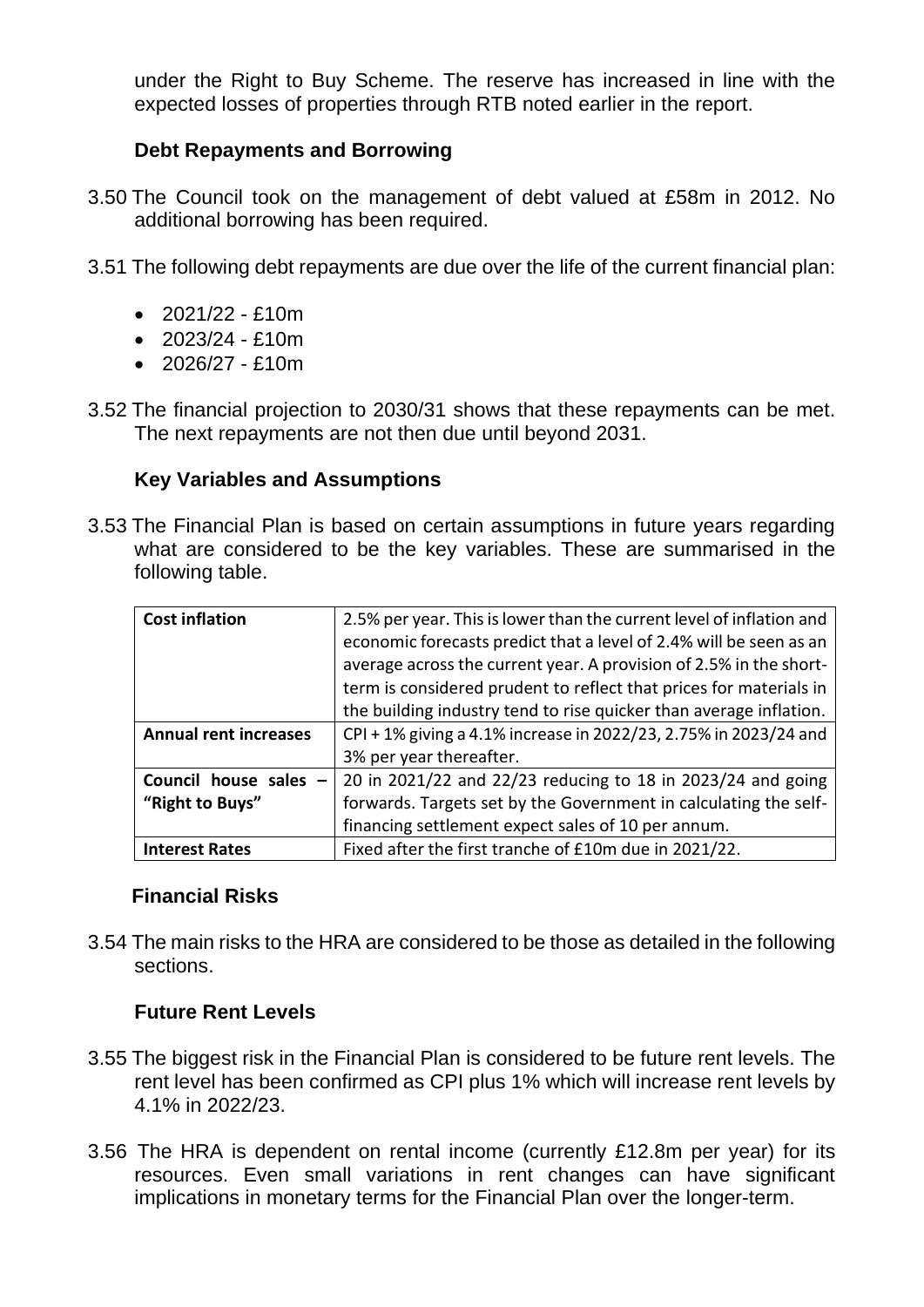# **Right to Buys**

- 3.57 A decrease in current properties from sales is built into the Budget and Financial Plan and this reflects the current level of sales. Therefore, the HRA will continue to generate resources for further new build and acquisition in the future, although on-going rental income is lost.
- 3.58 The main risk relates to a sudden surge in sales which has been apparent in recent years; although this generates capital, the loss in on-going rental income could have a much more adverse impact on the HRA which has now been built into the MTFP at a higher level.

## **Supporting People**

- 3.59 It has been confirmed that Derbyshire County Council will no longer support the Careline service past March 2023.
- 3.60 The MTFP included a contribution of £130k per annum over the life of the Plan which has now been removed. Service provision is currently under review and a new working model will be reported to the Committee during 2022.
- 3.61 In addition to the loss of income, there are likely to be significant costs incurred for the transfer of the service from analogue to digital. The estimated costs are still unknown but further detail will be included in a report to the Committee during 2022.

#### **Impairment**

- 3.62 Impairment is an accounting adjustment that reflects a sudden reduction in the value of an asset. An asset becomes impaired where a one-off event (e.g. fire, vandalism, etc.) causes significant damage or there is a significant change in market conditions, which reduces the value of the asset.
- 3.63 In accordance with accounting regulations, provision has to be made in an organisation's accounts for the loss in an asset's value through impairment. However, as with depreciation, this is purely an accounting exercise for local authorities. Impairment charges are reversed out of revenue accounts to ensure that it does not affect the "bottom line" and Rent (in the HRA's case) payable by Council Tenants.
- 3.64 The Government has been reviewing this accounting treatment to bring local authorities into line with other organisations in accordance with International Reporting Standards. This has been challenged by the relevant professional bodies.
- 3.65 Large impairment adjustments are rare. In addition, impairment needs to affect the wider asset base. For example, damage to one property would not affect the overall value of the Council's stock, which is currently valued at £130m in total.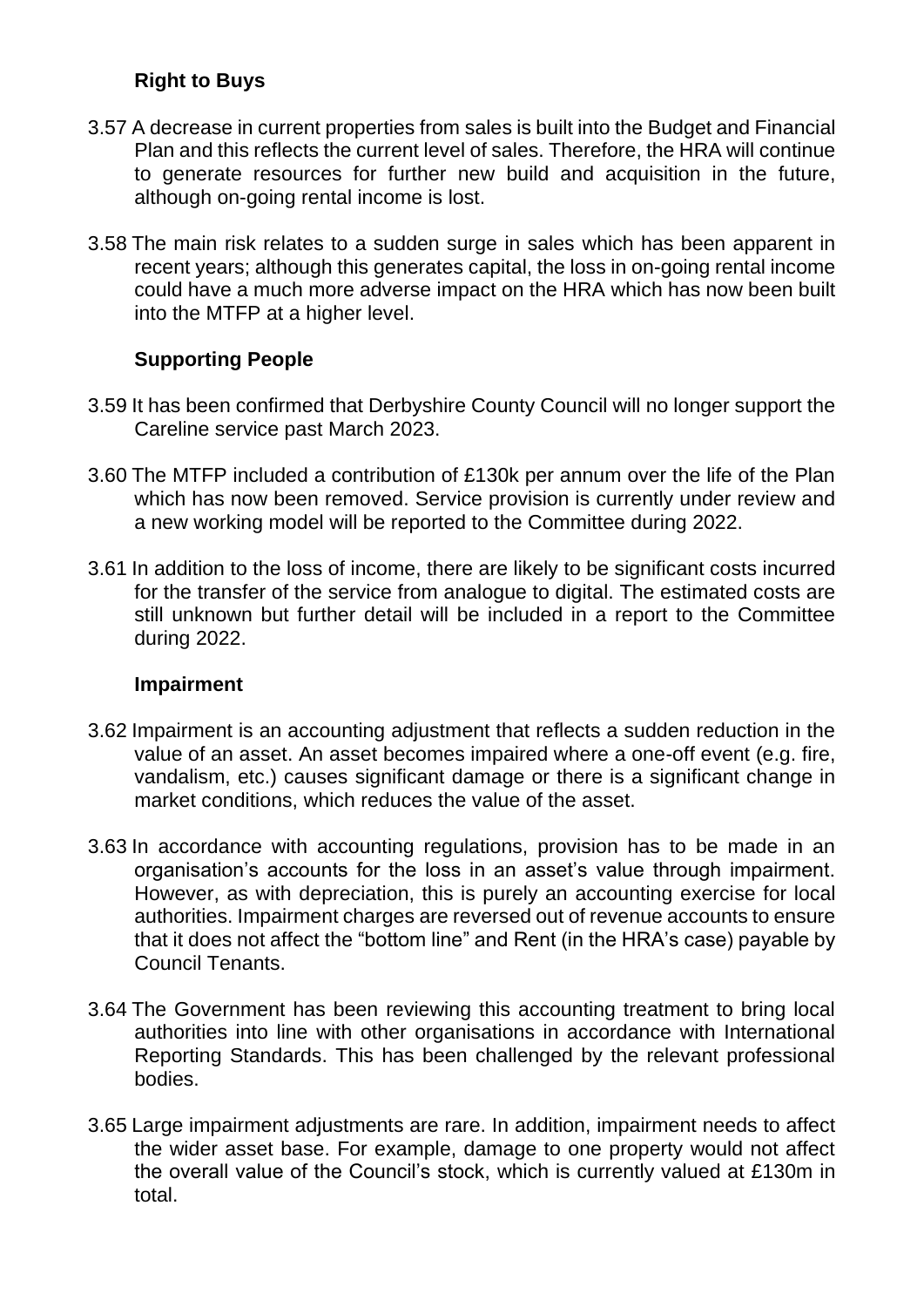3.66 If there was a wider event affecting many properties however, this would lead to an impairment charge. It is considered that the most likely scenario is a sudden fall in property values as this would affect the overall valuation of the stock. The potential for impairment charges could have serious implications for all housing authorities and this is why it has been challenged.

# **Changes in Central Government Policy**

3.67 Although the HRA continues to operate under a self-financing framework, Central Government retain the power to change policy in many areas which can impact upon the Financial Projection.

# **Universal Credit (UC)**

- 3.68 A greater number of Council tenants (668) are now receiving Universal Credit and not Housing Benefit, following the implementation of UC in South Derbyshire for all working age new claimants during 2018. There has been concern amongst housing professionals that changes will see a reduction in payment of rent and an increase in arrears.
- 3.69 Housing Benefit is paid directly to a tenant's Rent Account where this is due. In a system of Universal Credit, the benefit element is effectively paid direct to the Tenant and this gives the potential for tenants to default on their rent payments and increases rent arrears.
- 3.70 The rebate directly received from Housing Benefit by the HRA has noticeably reduced during 2021/22 compared to 2020/21 and the debt position at this stage is higher than in last financial year. Rent arrears were just over £696k at end of November 2021, an increase of £70k since March 2021. This is being kept under review.

## **Rent Levels**

- 3.71 As part of Welfare Reform, rent charges from Registered Providers have been scrutinised and a standard format of charges has been updated within the Rent Standard 2020.
- 3.72 The Council is currently reviewing the impact of the Rent Standard and will report to Committee with an updated Rent Policy during 2022.

# **Proposed Rent Levels 2022/23**

3.73 In accordance with the statutory provisions, current rents will be increased by CPI of 3.1% as at September 2021 plus 1%.

# **Effect on Individual Tenants**

3.74 Having calculated rents for individual tenants, the average rent level for existing council tenants residing in any form of dwelling (temporary, new build, sheltered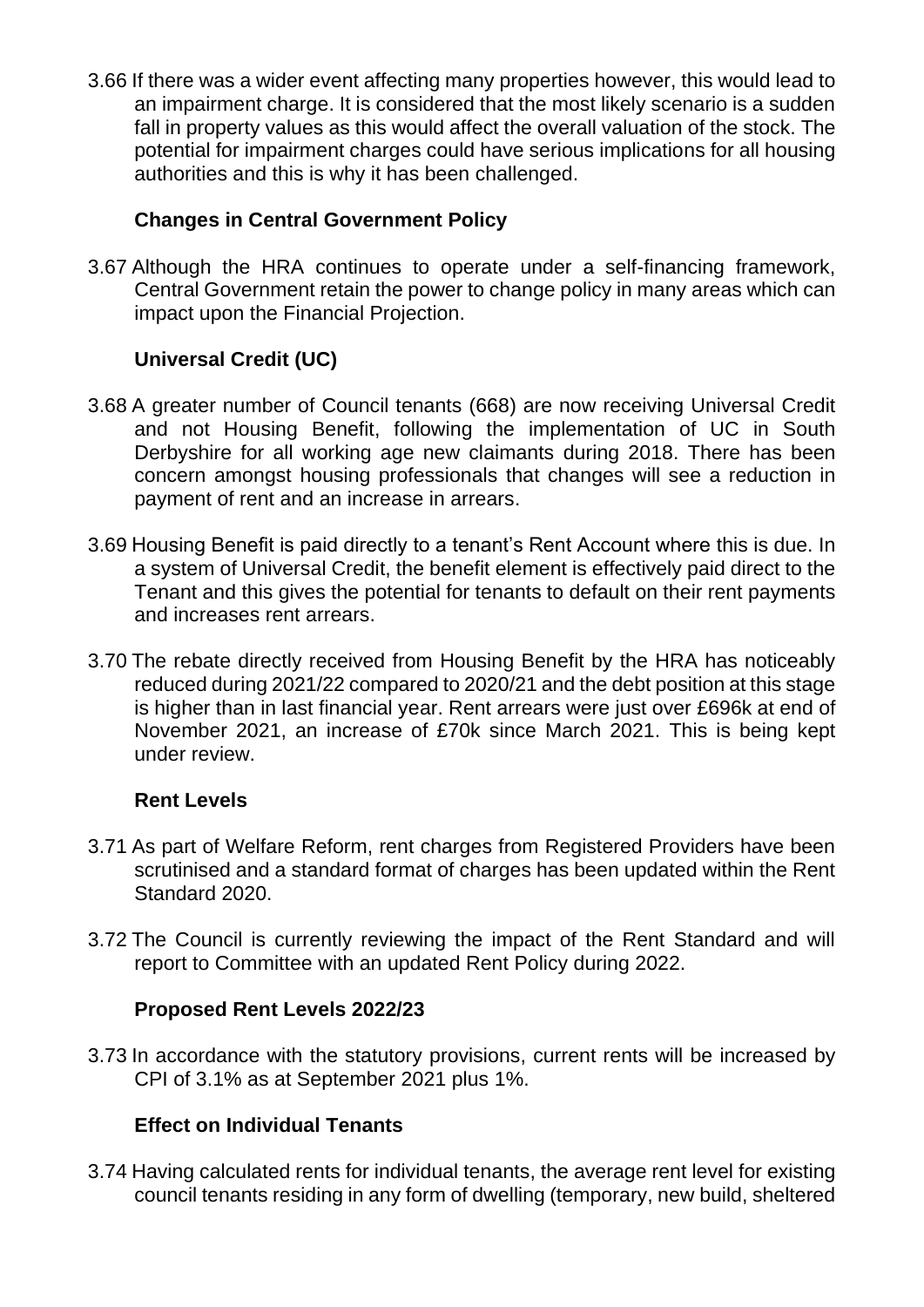or general needs) will increase from £81.24 per week in 2021/22 to £84.37 in 2022/23, an average increase of £3.32 per week.

# **4.0 Financial Implications**

4.1 As detailed in the report.

# **5.0 Corporate Implications**

# **Employment Implications**

5.1 None.

# **Legal Implications**

5.2 None.

# **Corporate Plan Implications**

5.3 The proposed budgets and spending included in the HRA provides the financial resources to enable on-going services and Council priorities.

### **Risk Impact**

5.4 The Financial Risk Register is detailed in the Medium-Term Financial Plan and financial risks specific to the HRA are detailed in Section 3.

#### **6.0 Community Impact**

#### **Consultation**

6.1 There is no statutory requirement to consult with tenants or other stakeholders, although it is considered good practice to do so. Traditionally, the Council has disseminated proposals through Area/Community Forums and via a presentation at the South Derbyshire Partnership Board. Many authorities do consult formally regarding their budget proposals and medium-term financial plans prior to setting budgets, using panels, representative groups, etc. as a way of fully engaging local people.

#### **Equality and Diversity Impact**

6.2 None.

## **Social Value Impact**

6.3 None.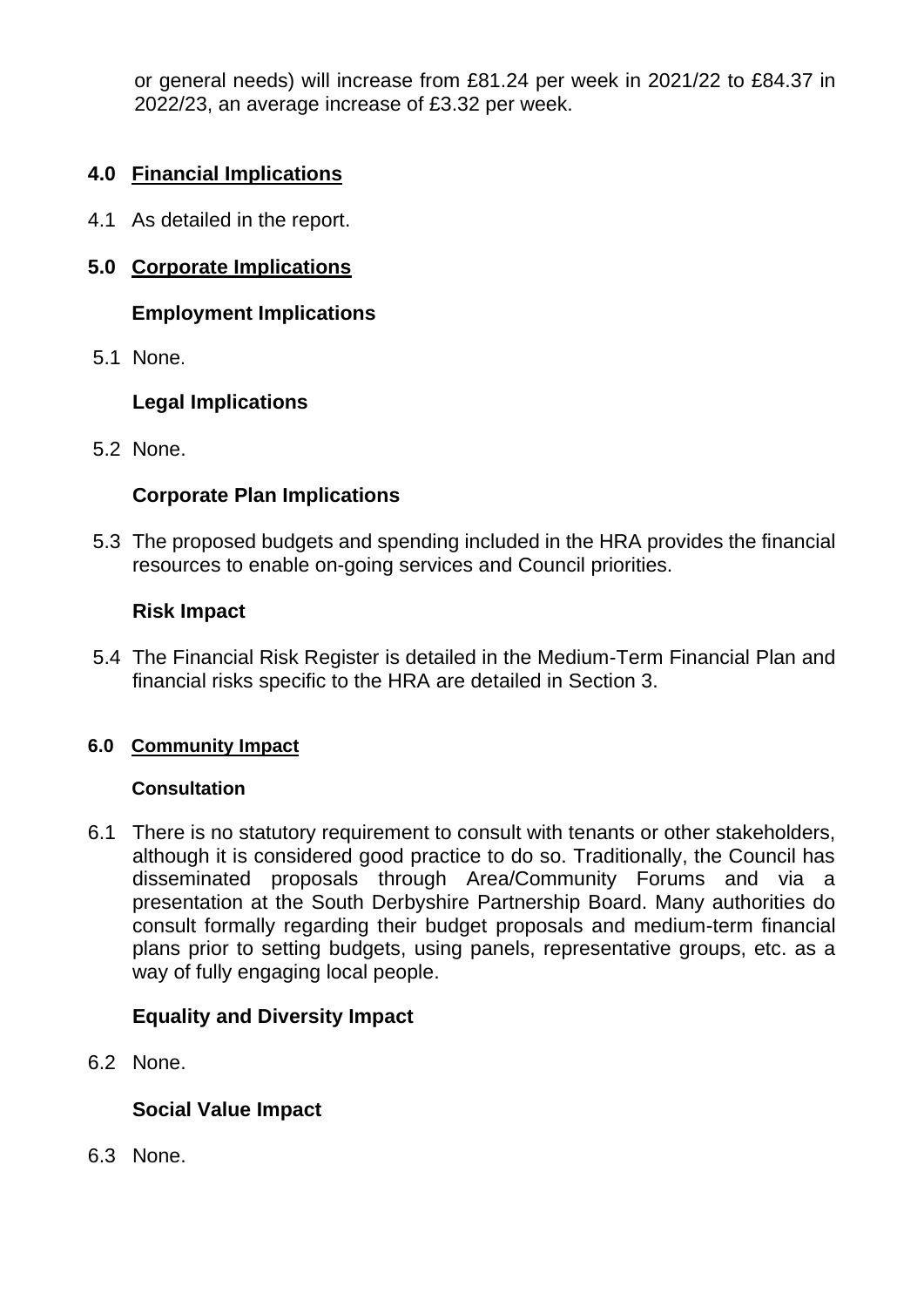# **Environmental Sustainability**

6.4 None.

# **7.0 Conclusions**

7.1 That the proposed base budgets are scrutinised and approved to provide the financial resources for continuation of service delivery.

# **8.0 Background Papers**

8.1 None.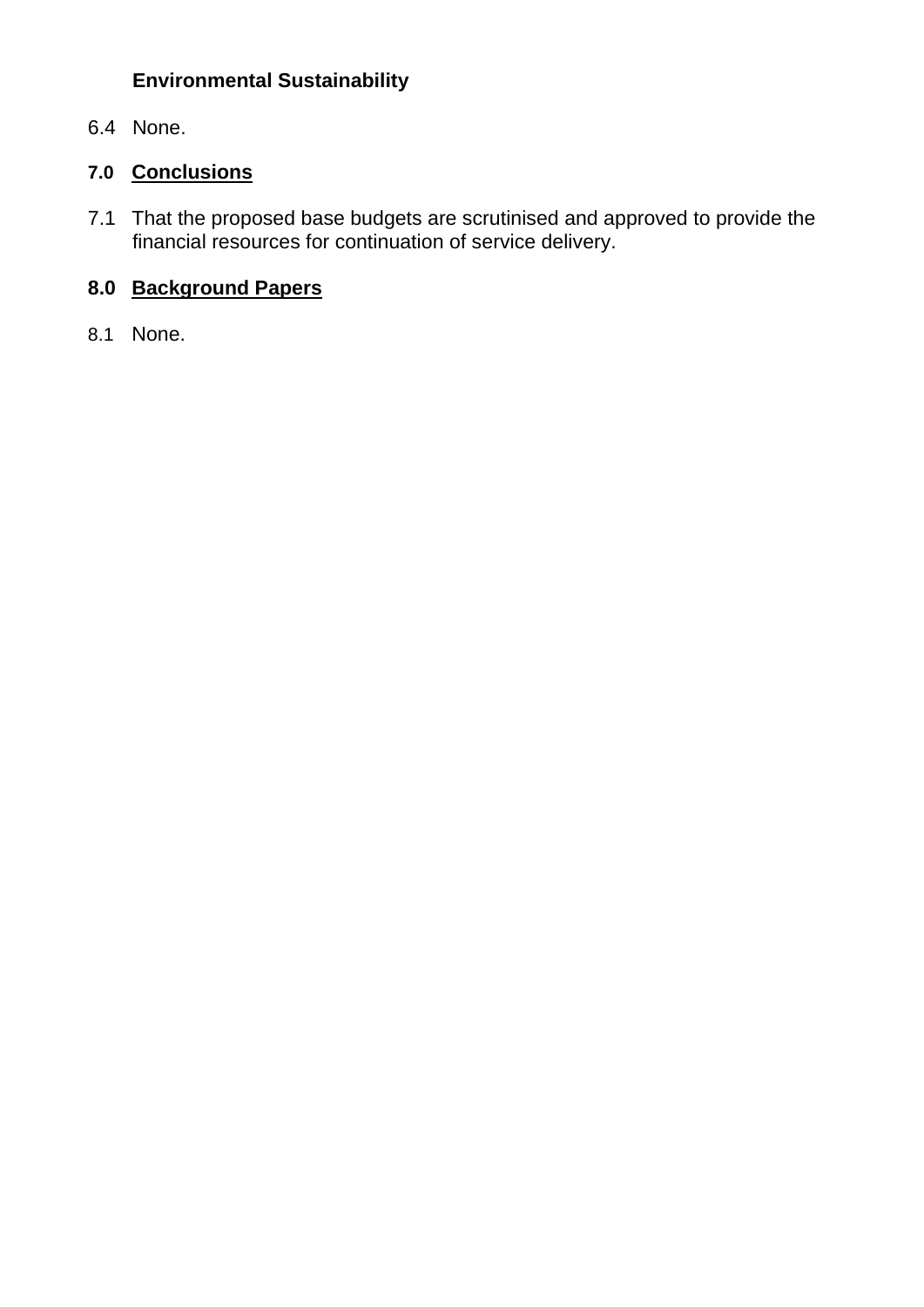**APPENDIX 1**

### **HOUSING REVENUE ACCOUNT FINANCIAL PROJECTION - JANUARY 2022**

|                                      | 2021.22       | 2022.23       | 2023.24         | 2024.25         | 2025.26         | 2026.27         | 2027.28   | 2028.29   | 2029.30   | 2030.31         | 2031.32   |
|--------------------------------------|---------------|---------------|-----------------|-----------------|-----------------|-----------------|-----------|-----------|-----------|-----------------|-----------|
|                                      | Approved      | Proposed      |                 |                 |                 |                 |           |           |           |                 |           |
|                                      | <b>Budget</b> | <b>Budget</b> | <b>Forecast</b> | <b>Forecast</b> | <b>Forecast</b> | <b>Forecast</b> | Forecast  | Forecast  | Forecast  | <b>Forecast</b> | Forecast  |
|                                      | £'000         | £'000         | £'000           | £'000           | £'000           | £'000           | £'000     | £'000     | £'000     | £'000           | £'000     |
| <b>INCOME</b>                        |               |               |                 |                 |                 |                 |           |           |           |                 |           |
| Rental Income                        | $-12,385$     | $-12,893$     | $-13,124$       | $-13,433$       | $-13,749$       | $-14,073$       | $-14,403$ | $-14,740$ | $-15,085$ | $-15,437$       | $-15,797$ |
| Non-Dwelling Income                  | $-127$        | $-124$        | $-127$          | $-130$          | $-133$          | $-137$          | $-140$    | $-144$    | $-148$    | $-151$          | $-155$    |
| <b>Supporting People Grant</b>       | $-130$        | $-130$        | 0               | 0               | 0               | 0               | 0         | 0         | 0         | $\mathbf{0}$    | 0         |
| Other Income                         | $-177$        | $-177$        | $-177$          | $-177$          | $-177$          | $-177$          | $-177$    | $-177$    | $-177$    | $-177$          | $-177$    |
| <b>Total Income</b>                  | $-12,819$     | $-13,324$     | $-13,428$       | $-13,740$       | $-14,059$       | $-14,387$       | $-14,720$ | $-15,061$ | $-15,410$ | $-15,765$       | $-16,129$ |
| <b>EXPENDITURE</b>                   |               |               |                 |                 |                 |                 |           |           |           |                 |           |
| <b>General Management</b>            | 1,848         | 2,053         | 2,098           | 2,145           | 2,192           | 2,241           | 2,291     | 2,342     | 2,394     | 2,447           | 2,502     |
| <b>Supporting People</b>             | 951           | 900           | 925             | 950             | 976             | 1,004           | 1,032     | 1,062     | 1,094     | 1,126           | 1,161     |
| Responsive                           | 1,406         | 1,674         | 1,714           | 1,755           | 1,797           | 1,840           | 1,884     | 1,928     | 1,974     | 2,021           | 2,070     |
| <b>Planned Maintenance</b>           | 1,975         | 1,785         | 1,828           | 1,873           | 1,918           | 1,965           | 2,013     | 2,062     | 2,113     | 2,164           | 2,217     |
| <b>Bad Debt Provision</b>            | 125           | 125           | 131             | 134             | 137             | 140             | 144       | 147       | 150       | 154             | 158       |
| Interest Payable & Receivable        | 1,738         | 1,456         | 1,456           | 1,186           | 1,186           | 1,186           | 885       | 886       | 886       | 886             | 886       |
| Depreciation                         | 4,127         | 4,213         | 4,504           | 4,481           | 4,458           | 4,435           | 4,413     | 4,390     | 4,368     | 4,345           | 4,323     |
| <b>Net Operating Income</b>          | $-649$        | $-1,118$      | $-772$          | $-1,216$        | $-1,395$        | $-1,576$        | $-2,058$  | $-2,244$  | $-2,431$  | $-2,622$        | $-2,812$  |
| <b>Known variations:</b>             |               |               |                 |                 |                 |                 |           |           |           |                 |           |
| Reversal of Depreciation             | $-4,127$      | $-4,213$      | $-4,504$        | $-4,481$        | $-4,458$        | $-4,435$        | $-4,413$  | $-4,390$  | $-4,368$  | $-4,345$        | $-4,323$  |
| Capital Expenditure                  | 1,683         | 1,620         | 1,433           | 1,877           | 1,916           | 1,847           | 2,182     | 2,261     | 2,489     | 2,403           | 1,805     |
| <b>Disabled Adaptations</b>          | 300           | 300           | 300             | 300             | 300             | 300             | 300       | 300       | 300       | 300             | 300       |
| Asbestos and Health & Safety Surveys | 100           | 100           | 100             | 100             | 100             | 100             | 100       | 100       | 100       | 100             | 100       |
| Debt Repayment - Balance of          |               |               |                 |                 |                 |                 |           |           |           |                 |           |
| Depreciation                         | 1,444         | 1,593         | 2,221           | 1,704           | 1,642           | 2,038           | 1,281     | 1,179     | 979       | 1,042           | 1,618     |
| <b>Major Repairs Reserve</b>         | 600           | 600           | 550             | 600             | 600             | 250             | 650       | 650       | 600       | 600             | 600       |
| Asset Replacement Earmarked Reserve  | 45            | 45            | 45              | 45              | 45              | 45              | 45        | 45        | 45        | 45              | 50        |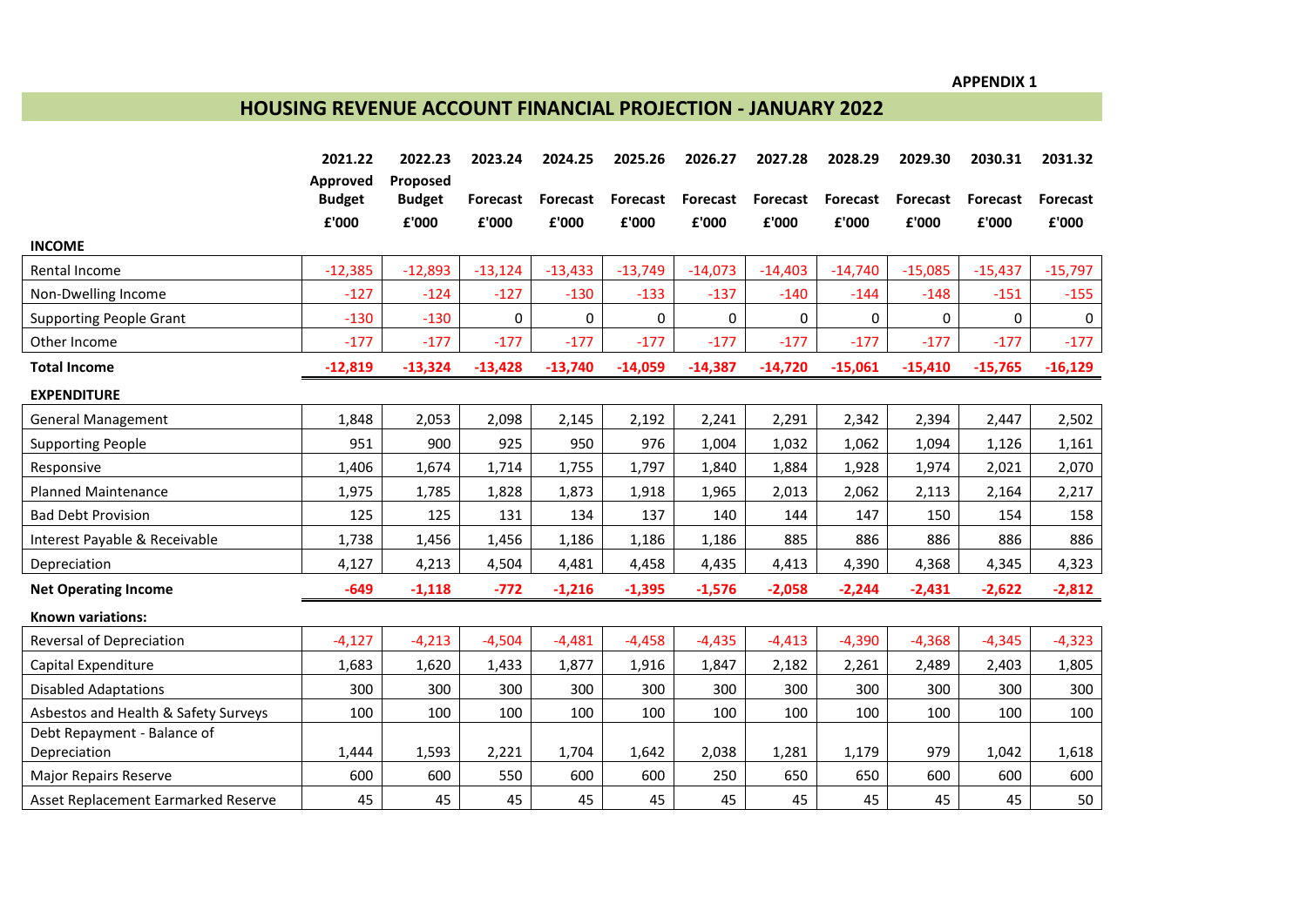# **HOUSING REVENUE ACCOUNT FINANCIAL PROJECTION - JANUARY 2022**

|                                          | 2021.22       | 2022.23         | 2023.24         | 2024.25         | 2025.26         | 2026.27         | 2027.28     | 2028.29         | 2029.30         | 2030.31         | 2031.32         |
|------------------------------------------|---------------|-----------------|-----------------|-----------------|-----------------|-----------------|-------------|-----------------|-----------------|-----------------|-----------------|
|                                          | Approved      |                 |                 |                 |                 |                 |             |                 |                 |                 |                 |
|                                          | <b>Budget</b> | <b>Forecast</b> | <b>Forecast</b> | <b>Forecast</b> | <b>Forecast</b> | <b>Forecast</b> | Forecast    | <b>Forecast</b> | <b>Forecast</b> | <b>Forecast</b> | <b>Forecast</b> |
|                                          | £'000         | £'000           | £'000           | £'000           | £'000           | £'000           | £'000       | £'000           | £'000           | £'000           | £'000           |
| Additional Debt Repayment Transfer       | 2,150         | 2,500           | 2,100           | 1,500           | 1,300           | 1,850           | 750         | 750             | 750             | 1,000           | 800             |
| Investment Income                        | 0             | 0               | 25              | 25              | 25              | 25              | 25          | 25              | 25              | 25              | 25              |
| Capital works non-traditional properties | 100           | 100             | 0               | $\Omega$        | 0               | $\Omega$        | 0           | $\Omega$        | $\mathbf 0$     | $\Omega$        | $\mathbf 0$     |
| <b>Potential Pay Award</b>               | 27            | 28              | 29              | 30              | 30              | 31              | 32          | 33              | 33              | 34              | 35              |
| <b>ICT Upgrades</b>                      | 30            | 0               | 0               | 0               | 0               | 0               | $\mathbf 0$ | 200             | $\Omega$        | $\Omega$        | $\pmb{0}$       |
| <b>Rent Loss Provision</b>               | 0             | 65              | 66              | 68              | 69              | 71              | 73          | 74              | 76              | 78              | 80              |
| <b>Incremental Salary Increases</b>      | 0             | 0               | 5               | 5               | 5               | 5               | 6           | 6               | 6               | 6               | 6               |
| HRA Surplus (-) / Deficit                | 1,703         | 1,620           | 1,598           | 556             | 180             | 552             | $-1,028$    | $-1,012$        | $-1,396$        | $-1,334$        | $-1,717$        |
| <b>HRA General Reserve</b>               |               |                 |                 |                 |                 |                 |             |                 |                 |                 |                 |
| HRA Reserve B/fwd                        | $-8,430$      | $-6,727$        | $-5,107$        | $-3,509$        | $-2,952$        | $-2,772$        | $-2,221$    | $-3,249$        | $-4,261$        | $-5,657$        | $-6,991$        |
| (Surplus) / Deficit for year             | 1,703         | 1,620           | 1,598           | 556             | 180             | 552             | $-1,028$    | $-1,012$        | $-1,396$        | $-1,334$        | $-1,717$        |
| <b>HRA Reserve C/fwd</b>                 | $-6,727$      | $-5,107$        | $-3,509$        | $-2,952$        | $-2,772$        | $-2,221$        | $-3,249$    | $-4,261$        | $-5,657$        | $-6,991$        | $-8,708$        |
| <b>RESERVES</b>                          |               |                 |                 |                 |                 |                 |             |                 |                 |                 |                 |
| <b>Debt Repayment Reserve</b>            |               |                 |                 |                 |                 |                 |             |                 |                 |                 |                 |
|                                          |               |                 |                 |                 |                 |                 |             |                 |                 |                 |                 |
| Balance B/fwd                            | $-8,006$      | $-1,600$        | $-5,693$        | $-14$           | $-3,218$        | $-6,160$        | $-48$       | $-2,079$        | $-4,008$        | $-5,737$        | $-7,779$        |
| Depreciation balance                     | $-1,444$      | $-1,593$        | $-2,221$        | $-1,704$        | $-1,642$        | $-2,038$        | $-1,281$    | $-1,179$        | $-979$          | $-1,042$        | $-1,618$        |
| Transfers to reserve                     | $-2,150$      | $-2,500$        | $-2,100$        | $-1,500$        | $-1,300$        | $-1,850$        | $-750$      | $-750$          | $-750$          | $-1,000$        | $-800$          |
| Repayment of loan                        | 10000         | 0               | 10,000          | 0               | 0               | 10,000          | 0           | $\Omega$        | 0               | 0               | 10,000          |
| <b>Reserve C/fwd</b>                     | $-1,600$      | $-5,693$        | $-14$           | $-3,218$        | $-6,160$        | $-48$           | $-2,079$    | $-4,008$        | $-5,737$        | $-7,779$        | $-197$          |
| <b>Earmarked Reserve</b>                 |               |                 |                 |                 |                 |                 |             |                 |                 |                 |                 |
| Balance B/fwd                            | $-401$        | $-401$          | $-298$          | $-298$          | $-73$           | $-118$          | $-163$      | $-208$          | $-253$          | $-298$          | $-63$           |
| Vehicle Replacement Transfer to Reserve  | $-45$         | $-45$           | $-45$           | $-45$           | $-45$           | $-45$           | $-45$       | $-45$           | $-45$           | $-45$           | $-50$           |
| Software Upgrade                         | 45            | 148             | 45              | 0               | 0               | $\mathbf 0$     | 0           | 0               | 0               | 0               | $\pmb{0}$       |
| Asset Replacement                        | 0             | 0               | $\Omega$        | 270             | $\Omega$        | $\Omega$        | $\Omega$    | $\Omega$        | $\Omega$        | 280             | 0               |
| <b>Reserve C/fwd</b>                     | $-401$        | $-298$          | $-298$          | $-73$           | $-118$          | $-163$          | $-208$      | $-253$          | $-298$          | $-63$           | $-113$          |